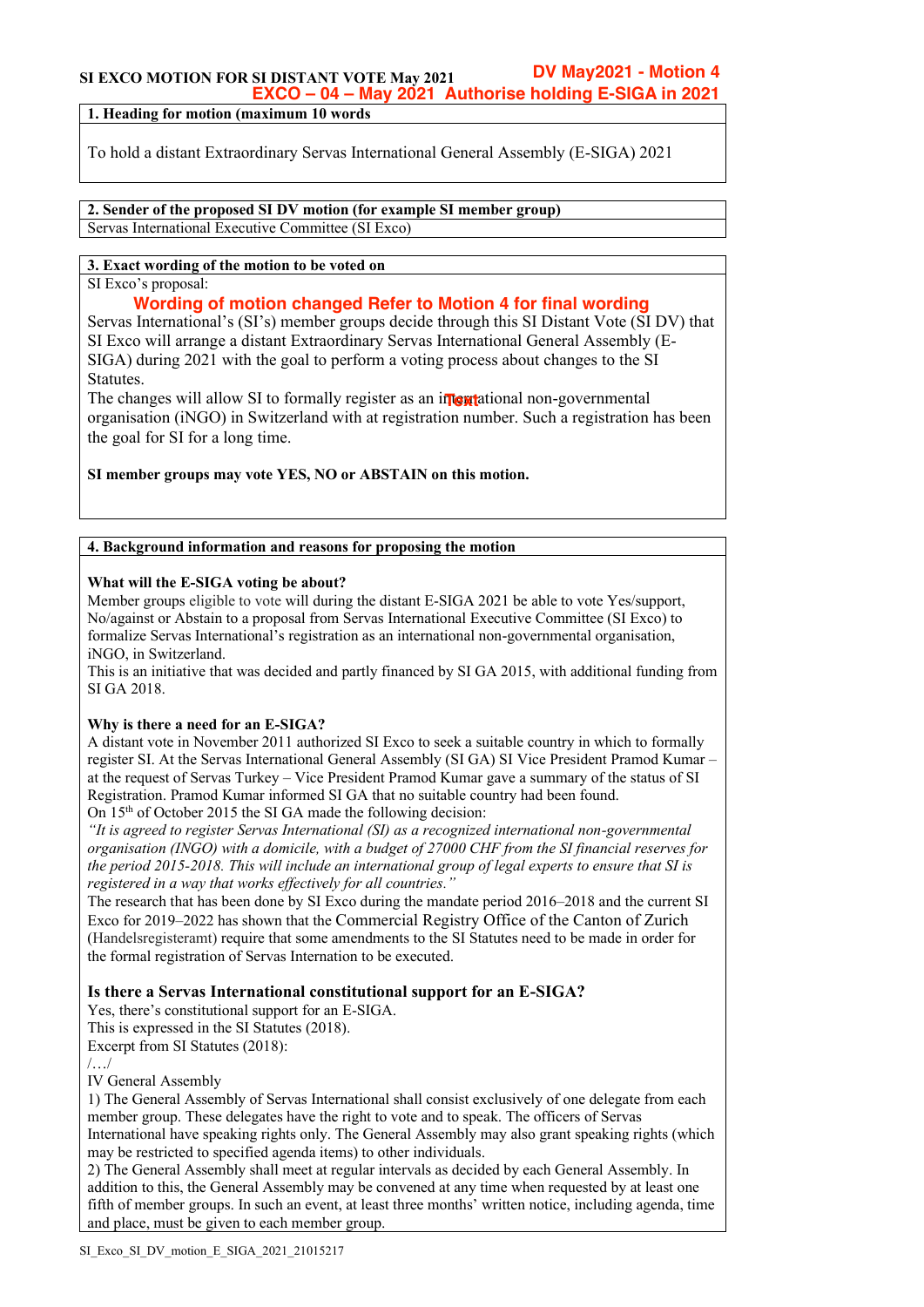/…/

#### **5. Who is responsible for accomplishing the results of the motion?**

Name/names + function/functions: SI Exco:

Jonny Sågänger (SI President) president@servas.org Radha B. Radhakrishna (SI Treasurer) treasurer@servas.org Jim Leask & Paul Nielsen (SI Membership & Technology Secretary) mts@servas.org Carla Kristensen (SI Vice President) vicepresident@servas.org Kiat Y Tan, SI General Secretary generalsecretary@servas.org Paige Lacombe, SI Peace Secretary peacesecretary@servas.org

### **6. Benefits for SI**

It has been pointed out by SI GA 2012 and SI GA 2015 that it's important that SI gets a formal registration.

- a) SI needs to get a formal registration to be recognized as an international non-governmental organisation, iNGO, both to external players and internally in SI. SI needs to be able to prove that it exists.
- b) A formal registration opens up for benefits, better rates on or even free products and services, for example computer software. It becomes easier to rise money and to do transactions.
- c) It's important for Servas country and members groups to be able to present documents that verifies for their national authorities, banks et cetera that SI is a registered iNGO, so they can get national registration and bank accounts.

### **7. Resource needs - time, human resources and specialist expertise**

SI Exco will be responsible for making the arrangements needed to hold a distant E-SIGA.

### **8. Budget implications**

7 000 Swiss francs has been allocated for legal expenses in connection with the SI registration in the SI budget for April 1 2021 to March 31 2022. This expense is in line with the SI General Assembly 2018 decision about SI's long term budget.

## **9. Does it affect the SI statutes?**

### **10. What is the impact if the motion does not get approved by the SI DV?**

- a) Servas country and members groups will continue to experience grave difficulties to get national registration and bank accounts as long as they are not able to present documents that verifies for their national authorities, banks et cetera that Servas International is a formally registered international non governmental organisation, iNGO.
- b) SI will continue to miss out from financial benefits, better rates on or even free products and services, for example computer software.
- c) SI will also in the future not be able to rise money through donations and will continue to have difficulties to do financial transactions.